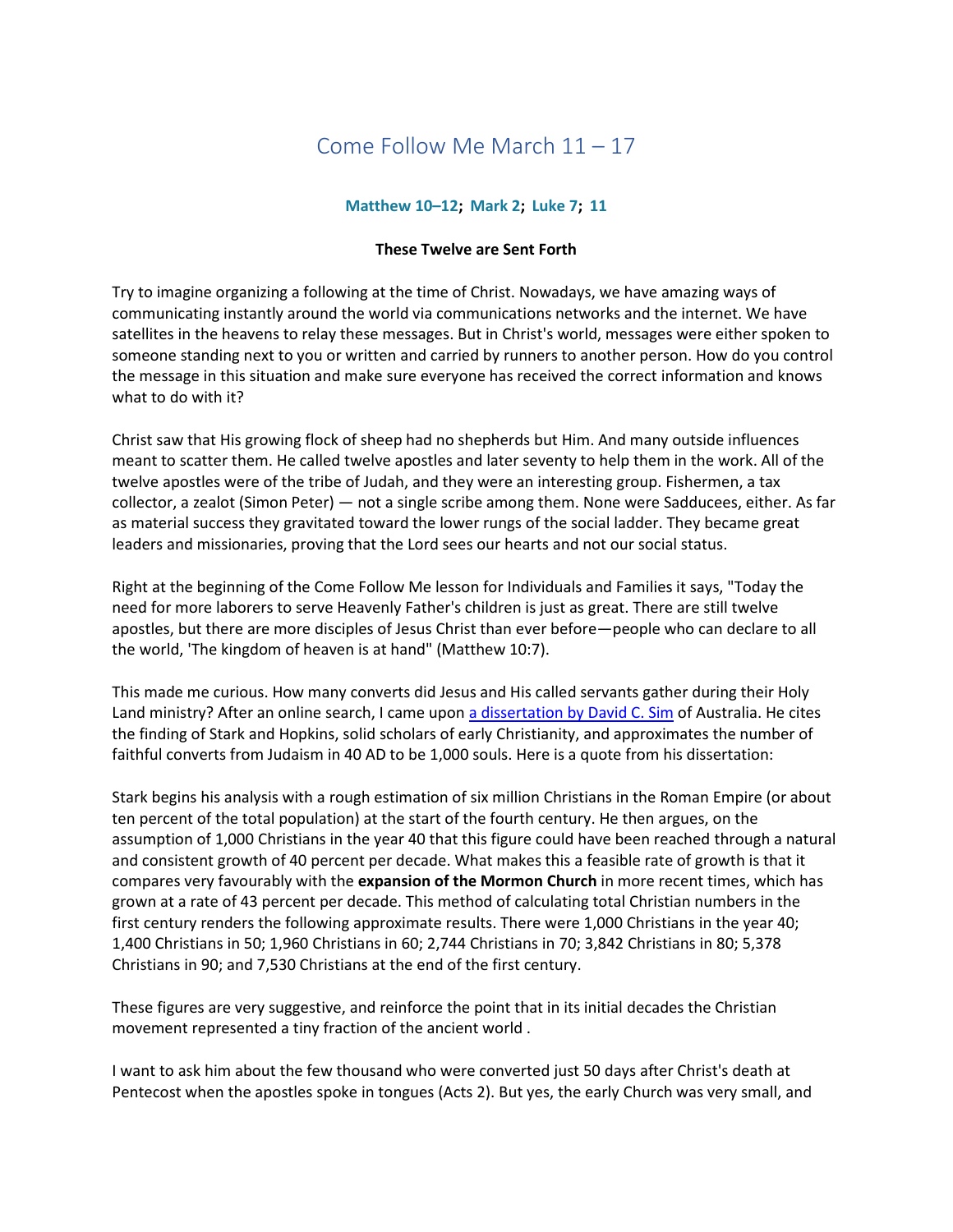Christ Himself has told us that He was rejected by His own. The early church saw it's major growth among the Gentiles. This emphasizes the truth of the statement, "Now ye may suppose that this is foolishness in me; but behold I say unto you, that by small and simple things are great things brought to pass; and small means in many instances doth confound the wise" (Alma 37:6).

#### **The Lord gave His servants the power to work:**



The Jews had the Aaronic Priesthood, and even the high priest served under this priesthood. There had been no prophet in Israel for 400 years. Christ honored this priesthood but not its servants at the time. Instead, He formed His own leadership structure outside "tradition." He gave His servants the higher priesthood with the power to confer the Holy Ghost. And not only that but the power to heal and to cast out evil spirits. No Aaronic priest could do anything like this. This was startling in the established culture and caused fractures in society and even among friends and family.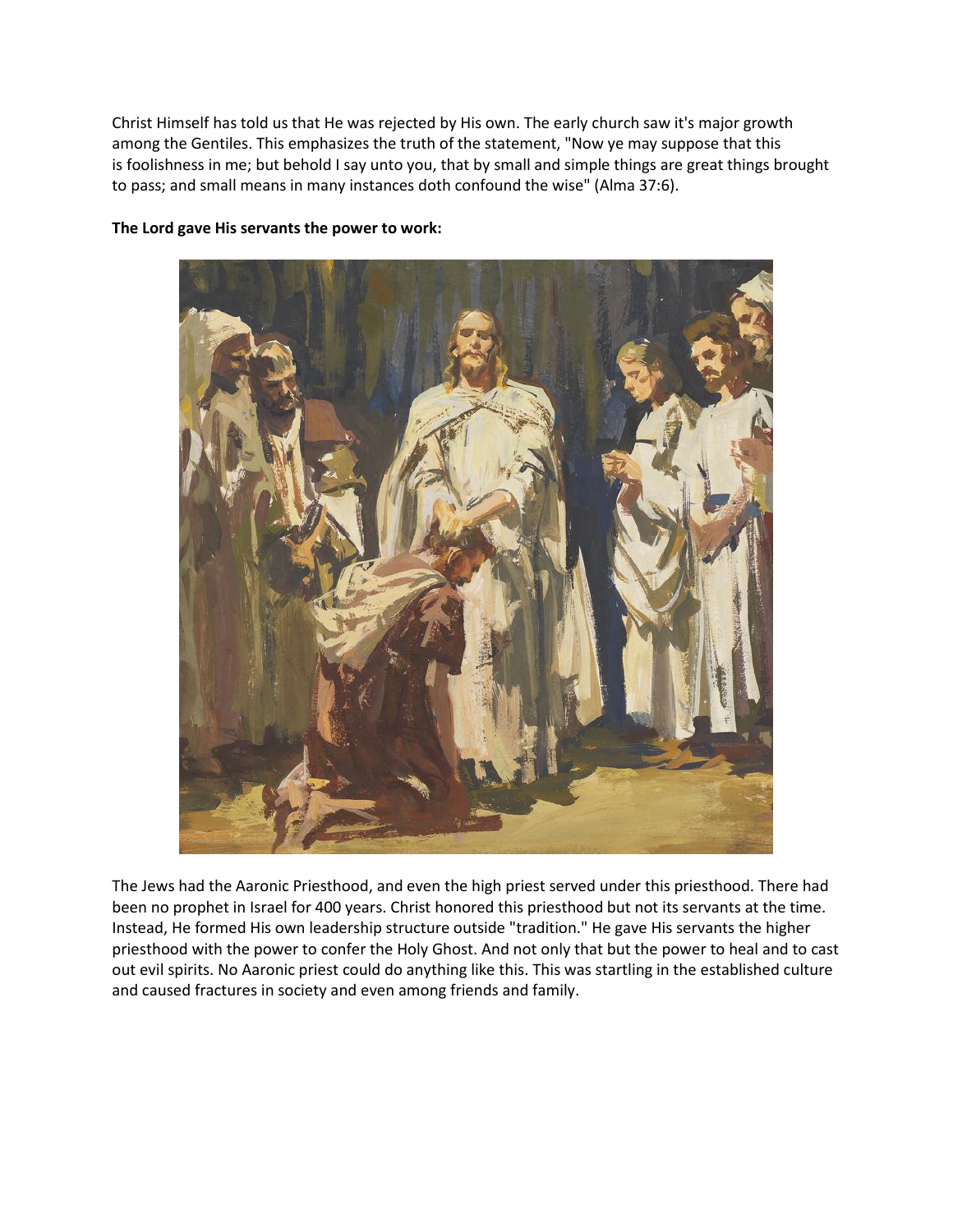## **Fear not (Matthew 10):**

These are pretty scary things that Christ prophesied for the future of His apostles, all of whom ended up as martyrs for the faith. Christ's words may have shaken them, but they were chosen for their strength of faith. Christ knew they would continue on even in the face of death.

## **I came not to send peace, but a sword (Matthew 10:34):**

Not everyone will accept the gospel of Christ, and the "wicked" who hear it are often angered to the point that they will try to destroy both the gospel and those who follow it. Christ offers peace "not as the world giveth" to us, but it is inner peace, not peace in the world. In Matthew 11 and Luke 7 Jesus praises John the Baptist as His forerunner and prophesies that beginning with John there would be no peace between His followers and the world.

## **It shall be more tolerable for Tyre and Sidon (Matthew 11:20 - 24):**

Christ is again condemning those of Israel who have failed to repent and said that Gentile cities (Tyre and Sidon are in what is now Lebanon) would have repented had He taught them. Jesus added to the insult by saying that even Sodom would fare better at the judgment (another Gentile city of the past, destroyed for its wickedness).

### **I will have mercy and not sacrifice (Matthew 12:7):**

It's a mistake to think that the Law of Moses was not spiritual, but just the letter of the law. But the Pharisees were focused on the foundational laws of Moses to the letter, the laws of repentance and sacrifice, and they had forgotten mercy. Also, under King Josiah, much of the spirituality of the preparatory gospel had been stripped away. Christ wanted the gospel to be written in our hearts, a gospel of mercy and love.

#### **When thine eye is single (Luke 11:34):**

"The light of the body is the eye: therefore when thine eye is single, thy whole body also is full of light; but when thine eye is evil, thy body also is full of darkness."

This verse is worthy of a long discussion. See how it relates to the following verses:

"Thy watchmen shall lift up the voice; with the voice together shall they sing, for they shall **see eye to eye** when the Lord shall bring again Zion" (3 Nephi 16:18).

When we read this verse we envision the people of Zion agreeing, seeing eye to eye, **with each other**, but that's not what it means. Look at this verse:

"For because of the word which he has imparted unto me, behold, many have been born of God, and have tasted as I have tasted, and have **seen eye to eye** as I have seen; therefore they do know of these things of which I have spoken, as I do know; and the knowledge which I have is of God" (Alma 36:26).